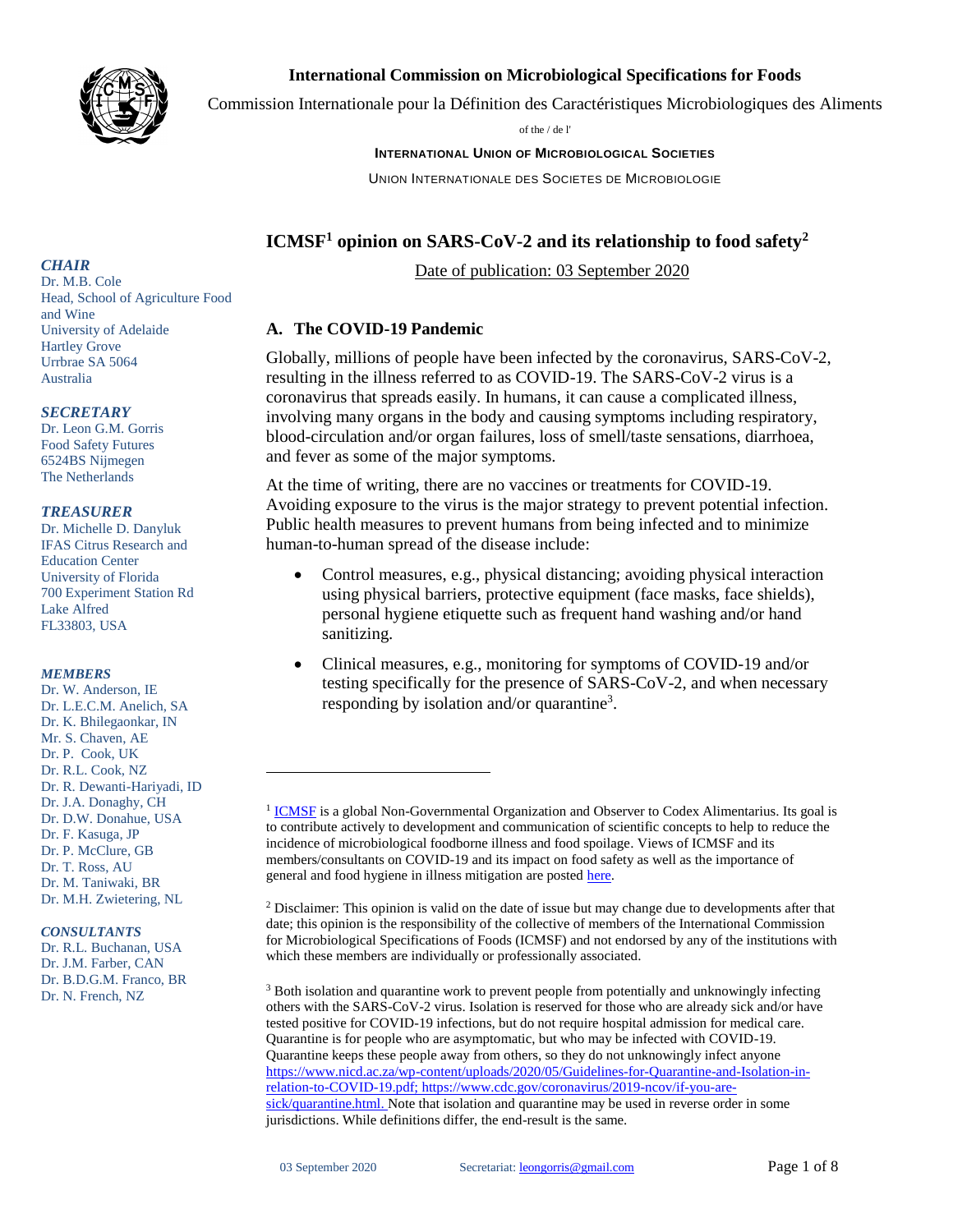

# **ICMSF opinion on SARS-CoV-2 and its relationship to food safety**

The changes in lifestyle and measures to reduce the spread of the SARS-CoV-2 virus continue to have major disruptive impacts such as reduced economic activity, loss of income, loss of jobs and reduced freedom of movement. In addition, food trade and food supply chains have seen major disruptions due to the impact on the health of the workforce operating along the farm-to-fork supply chain.

Whilst much information and insight into the pathogenicity/epidemiology and ecological dynamics of this coronavirus are still being researched, below are the latest scientific and technical insights that ICMSF considers relevant for those professionals operating in and along food supply chains, as well as governments overseeing food safety matters.

The ICMSF believes that it is highly unlikely that the ingestion of SARS-CoV-2 will result in illness; there is no documented evidence that food is a significant source and/or vehicle for transmission of SARS-CoV-2.

It is vital that one differentiates a hazard from a risk, i.e., the mere presence of an infectious agent on food does not necessarily mean that an infection will occur.

## **B. COVID-19 and impact on human health**

COVID-19 is primarily a respiratory illness. Illness may vary from very mild to severe, with case fatality ratio estimates varying country to country from <0.1% to  $>25\%$  (WHO, 2020a)<sup>4</sup>. In principle, the virus causes illness only when it gains access to the lungs and other body tissues through the respiratory tract and the surface mucosal tissues (e.g., eyes, nose lining). While ingestion of the virus could potentially result in COVID-19 infection, oral transmission via food consumption has not been reported.

While COVID-19 is a general human health concern affecting many people certain situations may present opportunities for the coronavirus to infect humans and spread within a business operation or community. In this regard, the SARS-CoV-2 virus is an important occupational hazard that may affect the health of employees and their availability and ability to work. When workers are affected by COVID-19, they should not attend work for a period of time consistent with medical/government advice as a mitigation measure to prevent further spread of the virus.

To combat the virus and its spread, it is important to understand the science behind the COVID-19 and the characteristics of this coronavirus. Science is evolving rapidly, and key insights are important clues for health professionals and businesses, for instance:

<sup>4</sup> World Health Organization (WHO) 2020a.

<https://www.who.int/publications/i/item/WHO-2019-nCoV-Sci-Brief-Mortality-2020.1>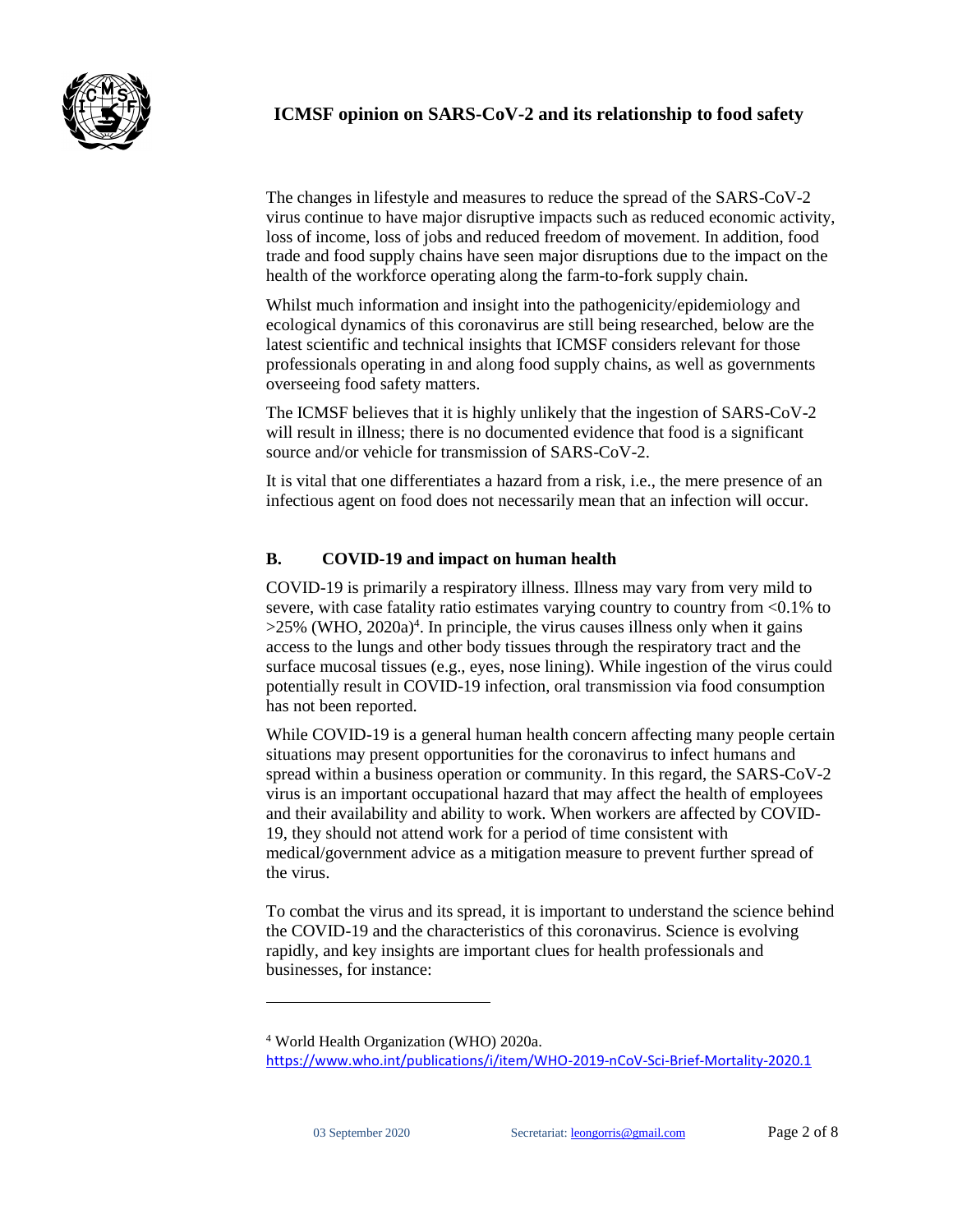

- SARS-CoV-2 is primarily transmitted from person-to-person over close distances via droplets/aerosols from the nose and/or mouth. The transmission of virus particles is especially problematic indoors where poor ventilation may exist.
- Another less likely possibility is that the virus spreads indirectly via crosscontamination from surfaces. Virus particles have been reported to survive for hours to days on surfaces (Van Doremalen et al., 2020)<sup>5</sup>. However, the chance of transmission through inanimate surfaces appears to be very small (Goldman,  $2020)^6$ .

# **C. COVID-19 and Food Safety**

SARS-CoV-2 should not be considered a food safety hazard since a true food safety hazard enters the human body with food via the gastro-intestinal (GI) tract, where it can infect organs/tissues elsewhere in the human body. A good example is the Hepatitis A virus, which enters the bloodstream after infecting the human intestinal epithelium and ultimately establishes infection in the liver and causes foodborne disease. In addition, it is important that one differentiate a food hazard from a food safety risk, i.e., the mere presence of an infectious agent in a food does not necessarily translate into human infection.

Despite the many billions of meals consumed and food packages handled since the beginning of the COVID-19 pandemic, to date there has not been any evidence that food, food packaging or food handling is a source or important transmission route for SARS-CoV-2 resulting in COVID-19.

Considering that there are to date, no proven cases or scientific associations between food consumption and COVID-19, it is highly unlikely that SARS-CoV-2 constitutes a food safety risk. There are relatively few reports of SARS-CoV-2 virus being found on food ingredients, food products, and packaging materials. In many instances, such reports are not specific as to how the virus was identified, what amount of virus was found and whether the virus was viable and infectious. As the methods used for identification of the virus are primarily gene-based, what most of these reports show is the presence of RNA of the virus. In that sense, the reports show that a hazard to human health may be present. They do not show that there actually is a hazard present (i.e., viable virus) or that it is a risk to human health via ingestion or handling of the food. Viruses present on food or food packaging also will lose viability over time. Following a risk-based approach, it is very unlikely that such contamination would result in infection.

<sup>5</sup> Van Doremalen et al., 2020. [DOI: 10.1056/NEJMc2004973](https://www.nejm.org/doi/full/10.1056/nejmc2004973)

<sup>6</sup> Goldman, 2020. [DOI: 10.1016/S1473-3099\(20\)30561-2](https://www.ncbi.nlm.nih.gov/pmc/articles/PMC7333993/)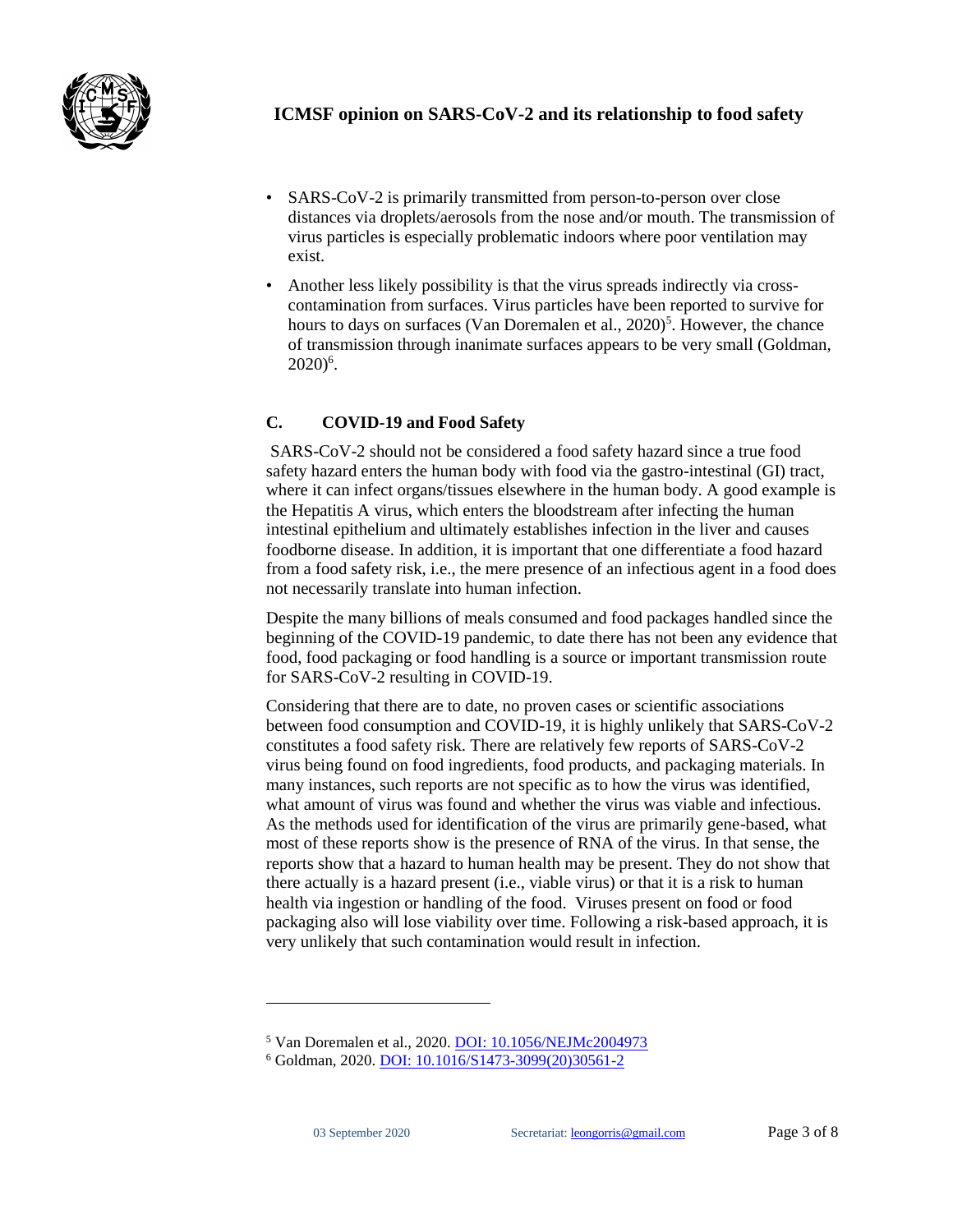

However, whilst there is currently no evidence linking food or food packaging as a source of a cross contact infection, it is prudent to emphasise to food producers, manufacturers and handlers the importance of using good food hygiene practices to minimise any possibility of food or food contact surfaces as a vector for SARS-CoV-2.

The RNA of SARS-CoV-2 can be detected in sewage water and has been used in a number of countries for the early detection of geographic upsurges in COVID-19 (Peccia, et al.,  $2020^7$ ; WHO,  $2020b^8$ ). While SARS-CoV-2 virus or the viral materials (protein or gene material) can be found in the stools or faeces of people with COVID-19, at present there is no documented evidence that SARS-CoV-2 can survive passage through the human stomach.

The mere presence of SARS-CoV-2 may be mistakenly perceived as causing a food safety concern. Undoubtedly, COVID-19 has caused major disruptions in the production, trade and distribution of food to the extent that food security is being affected in several regions around the world. Low- and middle-income countries are amongst the most challenged. Whether these disruptions are caused by worker illness, closure of operations, concerns of food as vehicles of transmission, or other reasons not directly food related, may not always be understood or acknowledged. Unfortunately, the perception is created that food safety may be at risk, but again there is no evidence to date that it is.

# **D. COVID-19 and trade**

Because of perceived food safety and food transmission issues, some countries are restricting food imports, testing imported products, and/or asking for COVID-19 freedom statements/attestations. ICMSF believes that these controls are not scientifically justified, as there is no documented evidence that food is a significant source and/or vehicle for transmission of SARS-CoV-2. The focus for food businesses should be on protecting food workers, consumers and restaurant patrons from becoming infected by person-to-person SARS-CoV-2 spread.

The discovery of genetic traces of SARS-CoV-2 on food may raise concerns about food safety, but this does not indicate a risk for public health and should, therefore, not be a basis for restricting food trade or initiating a food recall.

<sup>7</sup> Peccia, et al., 2020. DOI [: 10.1101/2020.05.19.20105999](https://doi.org/10.1101/2020.05.19.20105999)

<sup>8</sup> WHO 2020b. [https://www.who.int/publications/i/item/WHO-2019-nCoV-sci-brief](https://www.who.int/publications/i/item/WHO-2019-nCoV-sci-brief-environmentalSampling-2020-1)[environmentalSampling-2020-1](https://www.who.int/publications/i/item/WHO-2019-nCoV-sci-brief-environmentalSampling-2020-1)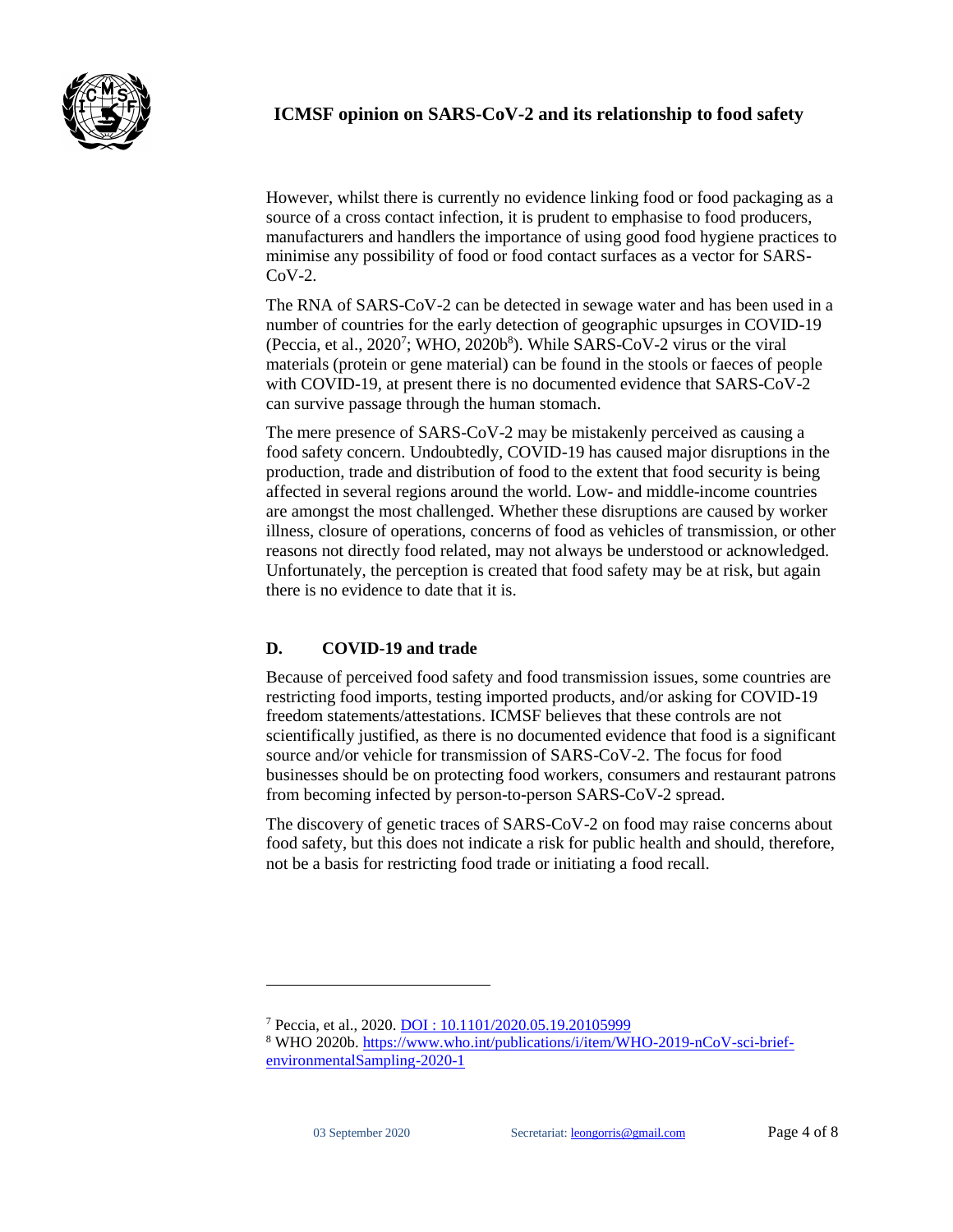

# **E. COVID-19 and mitigating public health risks**

SARS-CoV-2 is an important occupational hazard to human health and mitigation measures are required to prevent or minimize its general public health impact. Since there are currently no vaccines or treatments, only preventative risk mitigation measures are possible. Most effective preventative risk mitigation measures are those that prevent an individual from being exposed to the virus and from spreading the virus.

For individuals in general, the following is recommended:

- Monitoring symptoms of COVID-19, staying home and isolating for a sufficient period of time when ill, or quarantining when exposed or suspected to be ill, so as not to expose other individuals and to avoid spreading the virus outside the home.
- Avoiding proximity to other individuals by keeping a minimum physical distance. While WHO advises a minimum physical distance of 1 metre, some governments require 1.5 or 2 metres or 6 feet.
- Practicing strict personal hygiene, regularly washing hands with soap and, where possible, sanitizing with suitable fluids/gels (e.g., alcohol-based sanitizer containing a minimum of 60% v/v alcohol or another proven antiviral agent at effective concentrations).
- Cleaning and disinfection of high contact surfaces is an important preventative measure to help reduce the potential exposure of individuals to the coronavirus.
- Wearing non-medical face masks. These are being required or recommended in many countries (mostly where or when keeping the minimum physical distance is difficult), but proper face mask wearing and face mask handling are important. Some types of masks may reduce virus transmission (source control) and offer some protection, while not preventing transmission. Importantly, the inappropriate use of face masks may make them a source of contamination. Wearing face masks should not give a false sense of security; physical distancing is still encouraged even when masks are worn.

## **F. COVID-19 and mitigating occupational health risks**

SARS-CoV-2 is a major hazard to worker health and any type of food business should therefore take measures to protect its workforce from illness and safeguard the ability of workers to work, as well as to contribute to preventing and minimizing the spread of the virus within and outside the business operations.

Effective (preventative) mitigation measures in many instances are comparable to those mentioned for the general public, but they need to be tailored to the specifics of the operation. These can be complemented with particular measures according to the specific nature of the business as well as environmental and working conditions. Businesses should validate whether measures are effective and should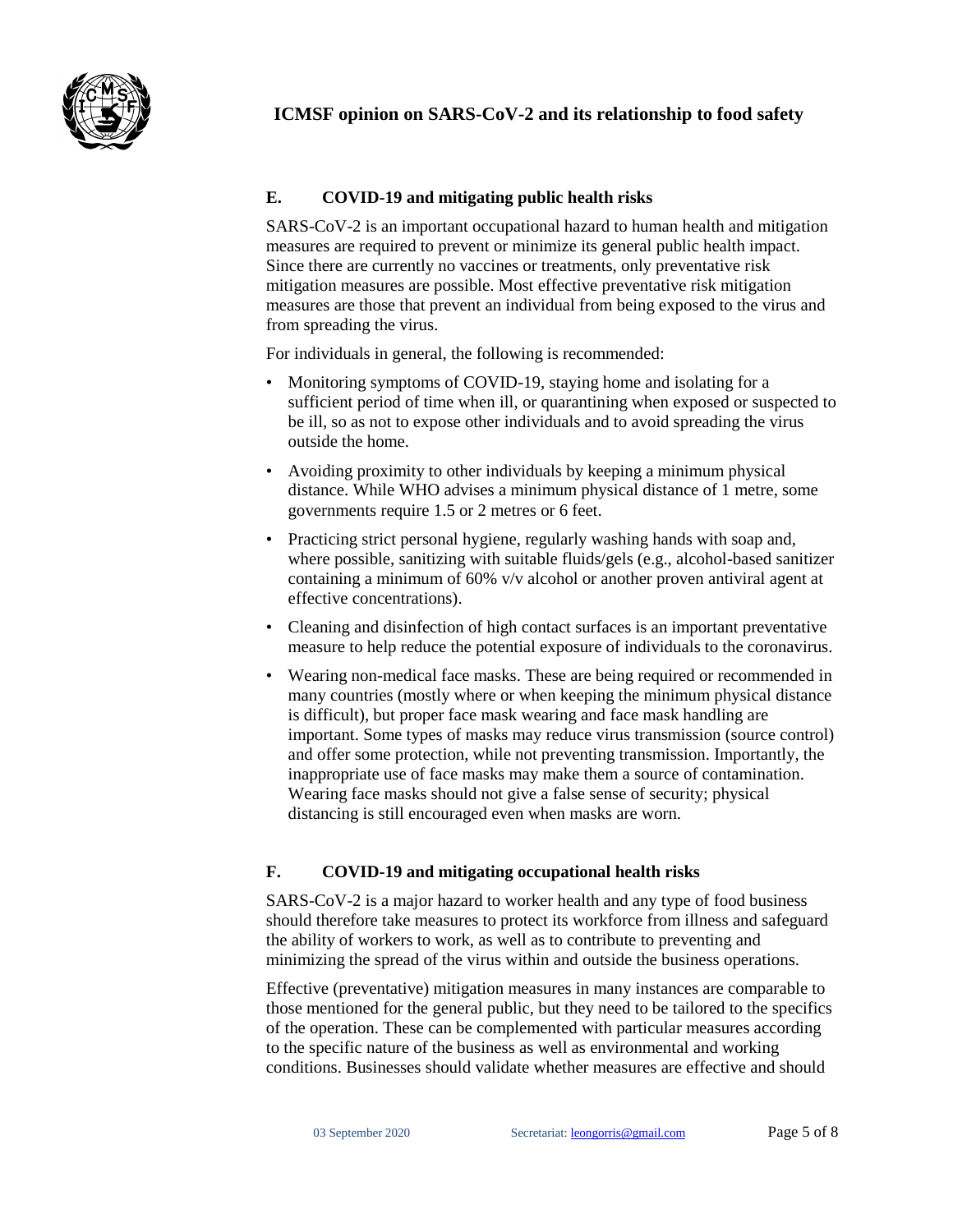

regularly verify whether the measures are implemented appropriately in daily operations. Where regulated requirements exist, these must be complied with.

In food business operations, effective measures can best be built upon and integrated into the good hygienic practices and food safety management systems (such as those based on HACCP) that food businesses may already have implemented to ensure hygiene in food operations and consumer safety of the products produced, handled or manufactured. The good hygienic practices adopted are the foundation for ensuring food safety and form a strong basis for minimizing person-to-person spread and cross-contamination of SARS-CoV-2 in food operations. Notably, existing personal and food hygiene measures need to be reviewed, reinforced and possibly strengthened in terms of staff activities (in all premises including toilets, canteen), transportation, operation logistics and layout, use of protective equipment (e.g., masks), and management of potentially contaminated non-food waste.

The overall food safety management system that tailors good hygienic practices and additional food safety measures to the specifics of the food operation may already include measures such as physical separation of activities (zoning), as well as cleaning and disinfection of tools, equipment and environment and sanitizing of hands. This system should be reviewed for its effectiveness in minimizing the spread of SARS-CoV-2 in the operation.

The food safety management system should be complemented by measures that adequately address occupational safety concerns of workers and by measures that prevent the virus from spreading from person-to-person in the food business operation, including:

- Instruction of employees in recognizing the symptoms of COVID-19 and ensuring ill employees do not come to work, self-reporting of symptoms, establishing methods of contact tracing, temperature monitoring at entrances.
- Physical separation of workers and other staff in all premises of a business operation. Keeping a minimum of a 1-metre distance (or a larger distance mandated or advised by local governments).
- Placing a greater focus on more regular cleaning and disinfection of high contact surfaces.

Scientific information on the risks of transmission and best operating practices in business environments is continually evolving.

The following processing environment risk factors have been postulated to increase the opportunity for person-to-person spread in food businesses:

• Humidity, cold temperatures that promote virus survival, limited air flow, physical exertion, talking and shouting and many opportunities for close grouping of people.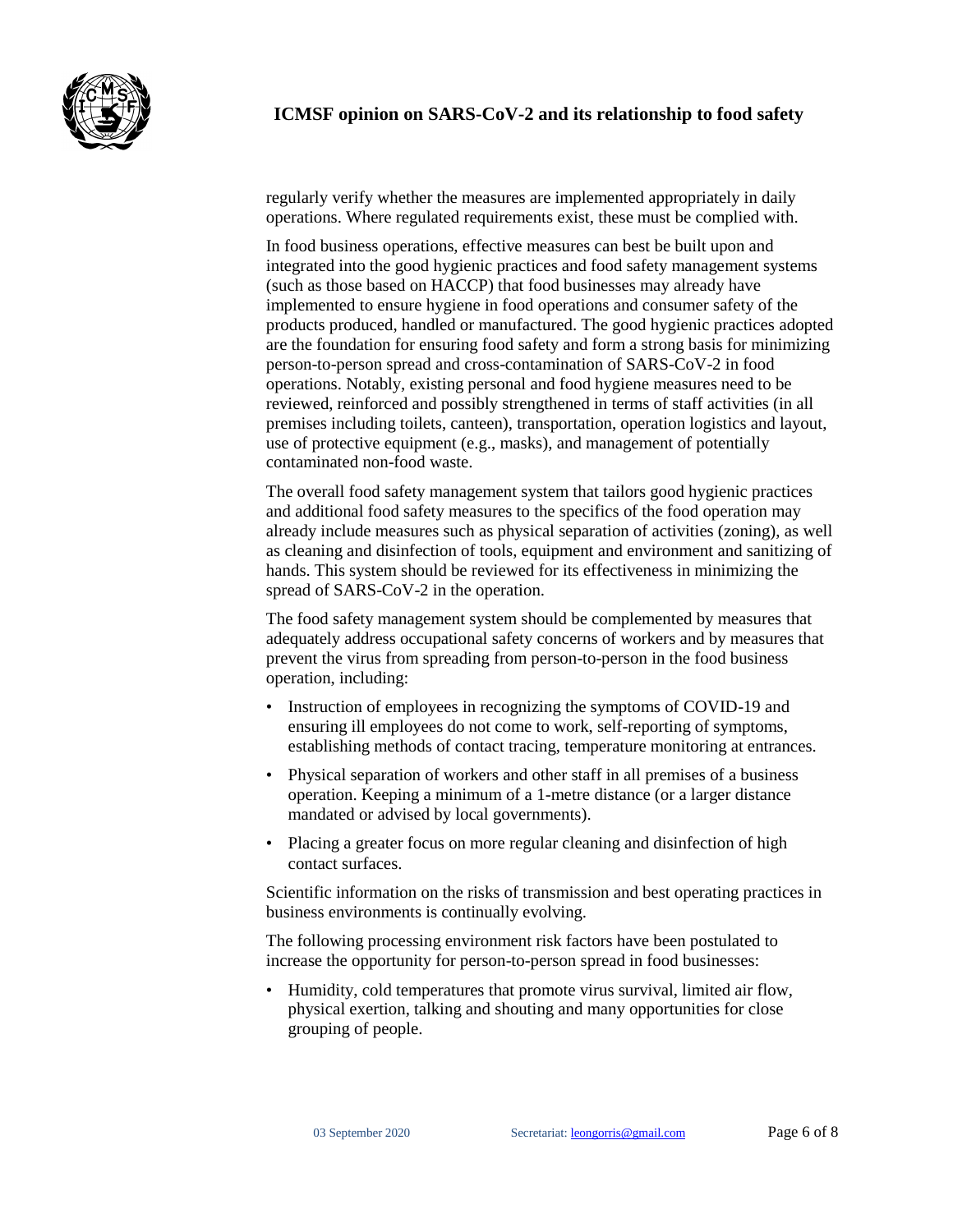

# **ICMSF opinion on SARS-CoV-2 and its relationship to food safety**

In addition, the following factors are also important for controlling SARS-CoV-2 in food operations:

- Installing physical barriers between workers and/or workbenches.
- Face masks with or without full-face visors.
- Ensuring that airflow patterns allow for sufficient movement of appropriately filtered or fresh air.
- Cleaning and disinfection measures that ensure control of the coronavirus and minimize cross-contamination, focusing on high contact points.
- Training of food workers and other staff on the importance of personal hygiene over and above the training for food safety related hygiene. Instructions on personal hygiene and the use of protective equipment need to be tailored to the responsibilities of individuals in the operation and on proper use to optimize protection.

When non-medical face masks are considered for worker protection, inappropriate face mask use and handling should be avoided. A sound mask management protocol should be established for the business operation. Workers need to be instructed on proper face mask handling practices and procedures that render protection, but avoid masks becoming a source of contamination. It should be clear to workers that face masks are not a substitute for physical distancing, which is still required even when masks are worn.

While food and occupational health safety measures target different aspects of consumer safety and worker/public health, the two together are complementary and, with a well-integrated system, responsible food businesses should be able to contribute significantly to protecting the health of their employees and consumers, as well as to their responsibility to help control the spread of SARS-CoV-2 in society.

Emphasis should be placed on preventative measures for occupational exposure, based on a hierarchy of risk- and science-based measures such as body temperature monitoring, pre-entry health and contact declarations, prohibitions on plant entry, reinforced personal hygiene/cleaning and sanitation (especially high contact points), physical distancing, reduced personnel density and face mask wearing.

### **G. Sampling and testing for SARS-CoV-2in food or food operations**

Based on reports of (Inter-) government organizations such as WHO, FAO (Food and Agriculture Organization), the transmission of SARS-CoV-2 has not been associated with food. Therefore, there are no foods that should be considered a risk or warrant consideration as a vector for SARS-CoV-2.

Given the lack of evidence associating food or food packaging with the transmission of SARS-CoV-2, ICMSF does not advise food end product or environmental testing for the SARS-CoV-2 virus for reasons of food safety